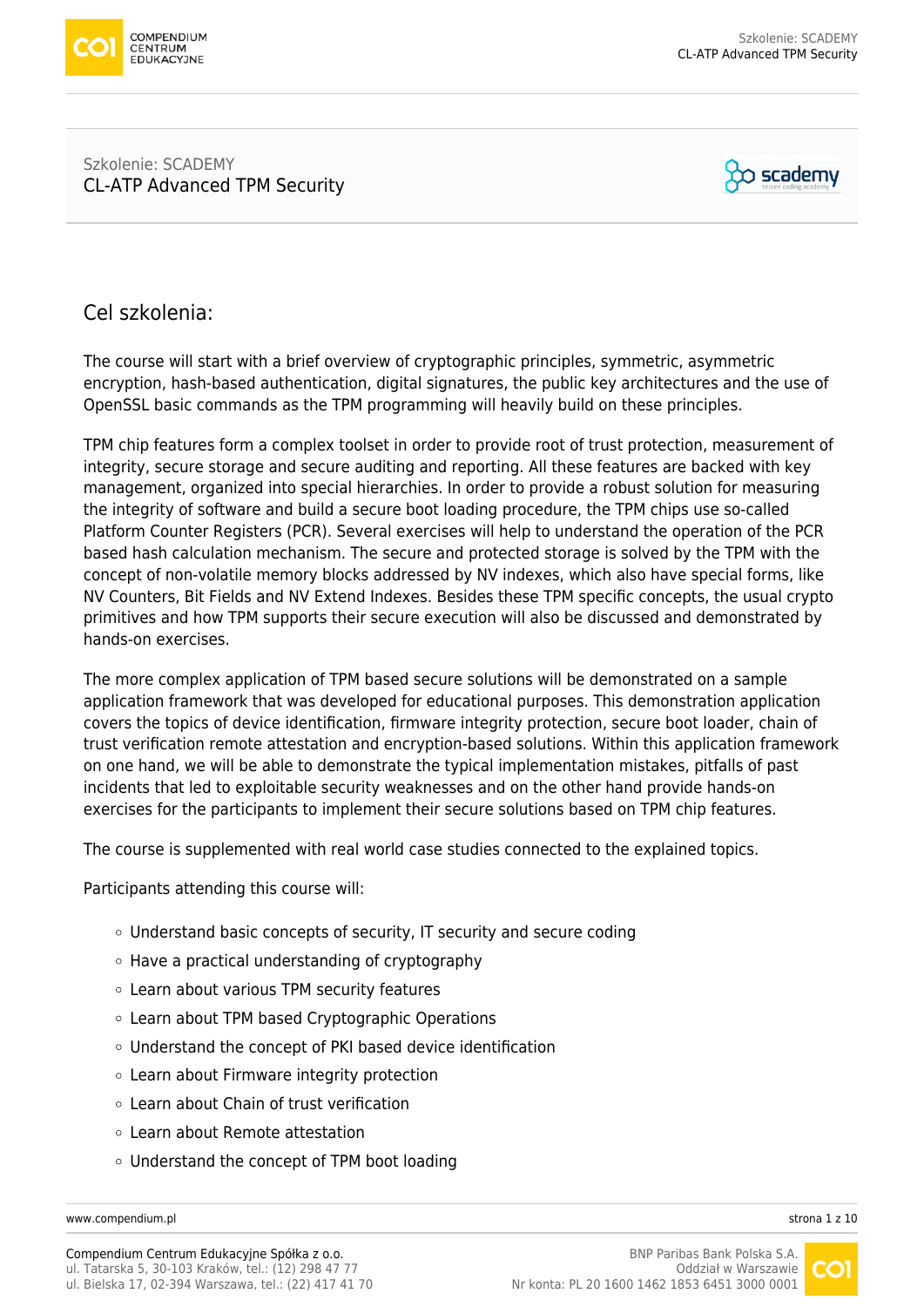

#### **Audience**

 $\circ$  C/C++ developers

### Plan szkolenia:

- o IT security and secure coding
	- o Nature of security
	- What is risk?
	- o IT security vs. secure coding
	- $\circ$  From vulnerabilities to botnets and cybercrime
		- Nature of security flaws
		- o From an infected computer to targeted attacks
- Practical cryptography
	- $\circ$  Rule #1 of implementing cryptography
	- Cryptosystems
		- Elements of a cryptosystem
		- FIPS 140-2
	- $\circ$  Symmetric-key cryptography
		- o Providing confidentiality with symmetric cryptography
		- Symmetric encryption algorithms
		- Modes of operation
		- o Symmetric encryption with OpenSSL: encryption
		- Symmetric encryption with OpenSSL: decryption
		- o Decryption with OpenSSL
	- Other cryptographic algorithms
		- Hash or message digest
		- Hash algorithms
		- SHAttered
		- Hashing with OpenSSL
		- Message Authentication Code (MAC)
		- $\circ$  Providing integrity and authenticity with a symmetric key
		- Random number generation
			- Random numbers and cryptography
			- Cryptographically-strong PRNGs
			- Weak PRNGs in C and C++
			- o Stronger PRNGs in C

[www.compendium.pl](https://www.compendium.pl/) strona 2 z 10

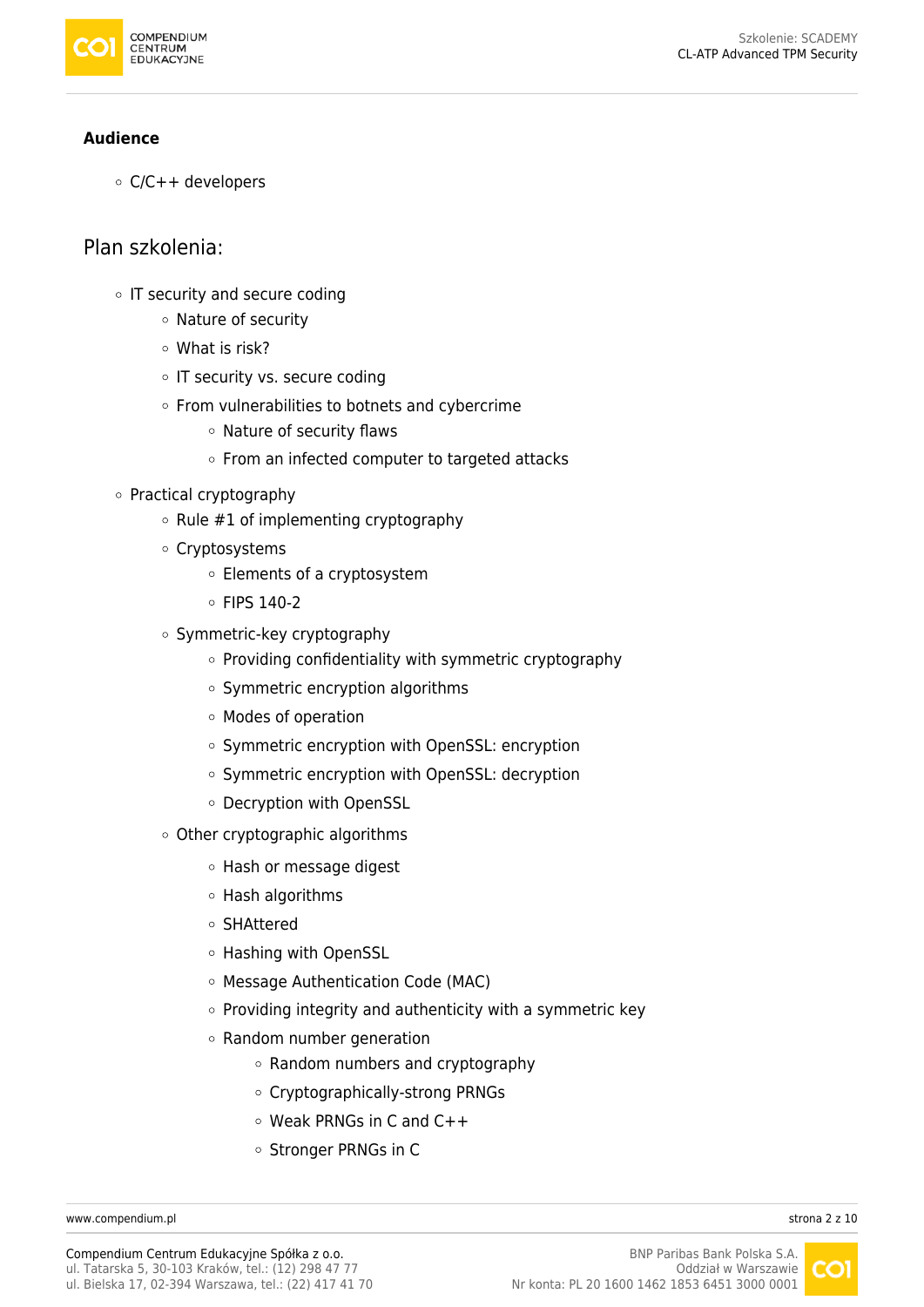

- Generating random numbers with OpenSSL
- Hardware-based TRNGs
- Asymmetric (public-key) cryptography
	- o Providing confidentiality with public-key encryption
	- $\circ$  Rule of thumb possession of private key
	- The RSA algorithm
		- o Introduction to RSA algorithm
		- $\circ$  Encrypting with RSA
		- Combining symmetric and asymmetric algorithms
		- Digital signing with RSA
		- Asymmetric encryption with OpenSSL
		- Digital signatures with OpenSSL
- Public Key Infrastructure (PKI)
	- Root of Trust Concept
		- Man-in-the-Middle (MitM) attack
		- Digital certificates against MitM attack
		- Certificate Authorities in Public Key Infrastructure
		- X.509 digital certificate
		- Certificate Revocation Lists (CRLs)
		- Online Certificate Status Protocol (OCSP)
		- $\circ$  Storing Private Keys (PKCS #8)
		- Generate private key with OpenSSL
		- o Storing Multiple Cryptographic Keys (PKCS #12)
		- X.509 File Extensions
		- Generate CA certificate
		- View PEM encoded certificate
		- Transform PEM to DER
- Basic TPM security features
	- $\circ$  Introduction to TPM
		- TPM attributes
		- Types of TPM
		- Trusted Software Stack layers
		- TPM Common Criteria certification
		- TPM entities
		- TPM as the Root of Trust
		- Root of Trust for Measurement

[www.compendium.pl](https://www.compendium.pl/) strona 3 z 10

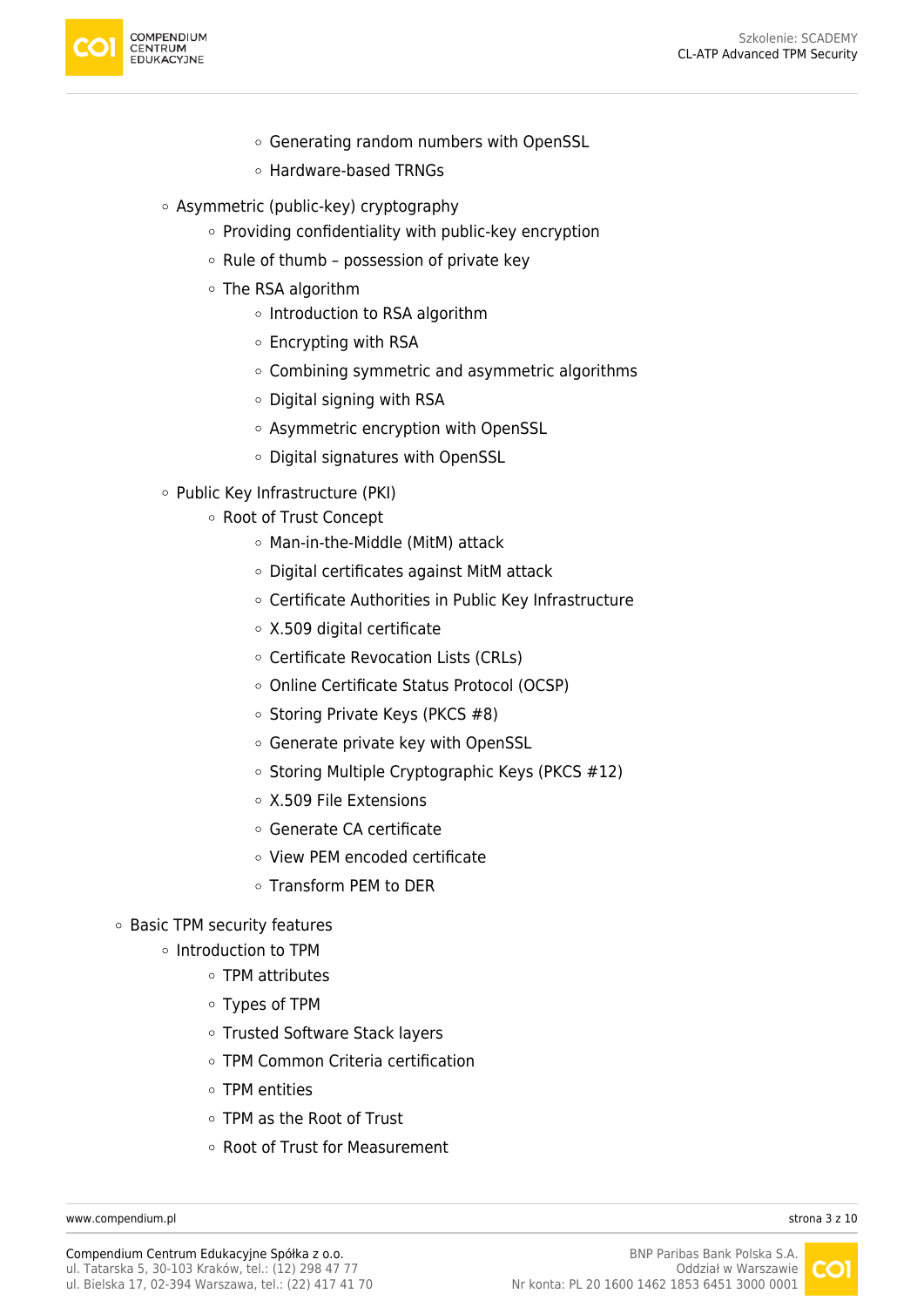

- Root of Trust for Reporting
- Root of Trust for Storage
- Hierarchies
	- Key hierarchies common
	- Persistent key hierarchies
	- o NULL hierarchy
	- Key hierarchy summary
	- $\circ$  Key hierarchies summary
- $\circ$  Key management
	- Key generation
	- Persistent keys
	- Key loading and offloading
	- Typical TPM command flow
	- Exercise: Create and use TPM key
	- Key ladder
	- Key attributes
	- $\circ$  Key attributes duplications
- Basic TPM security features
	- Platform Configuration Register (PCR)
		- o PCR value
		- Exercise: Using PCRs
		- Exercise: Calculate extended PCR value
		- Boot with PCR
		- Authorization with PCR
		- Attestation with PCR
		- Typical PCR allocation
	- NV Indexes
		- NV Indexes overview
		- NV Ordinary Index
		- Storing a root public key
		- Exercise: Use NV indexes
		- NV Counter Index
		- Exercise: Use NV Counter indexes
		- NV Bit Field Index
		- NV Extend Index
		- Hybrid Index

[www.compendium.pl](https://www.compendium.pl/) strona 4 z 10

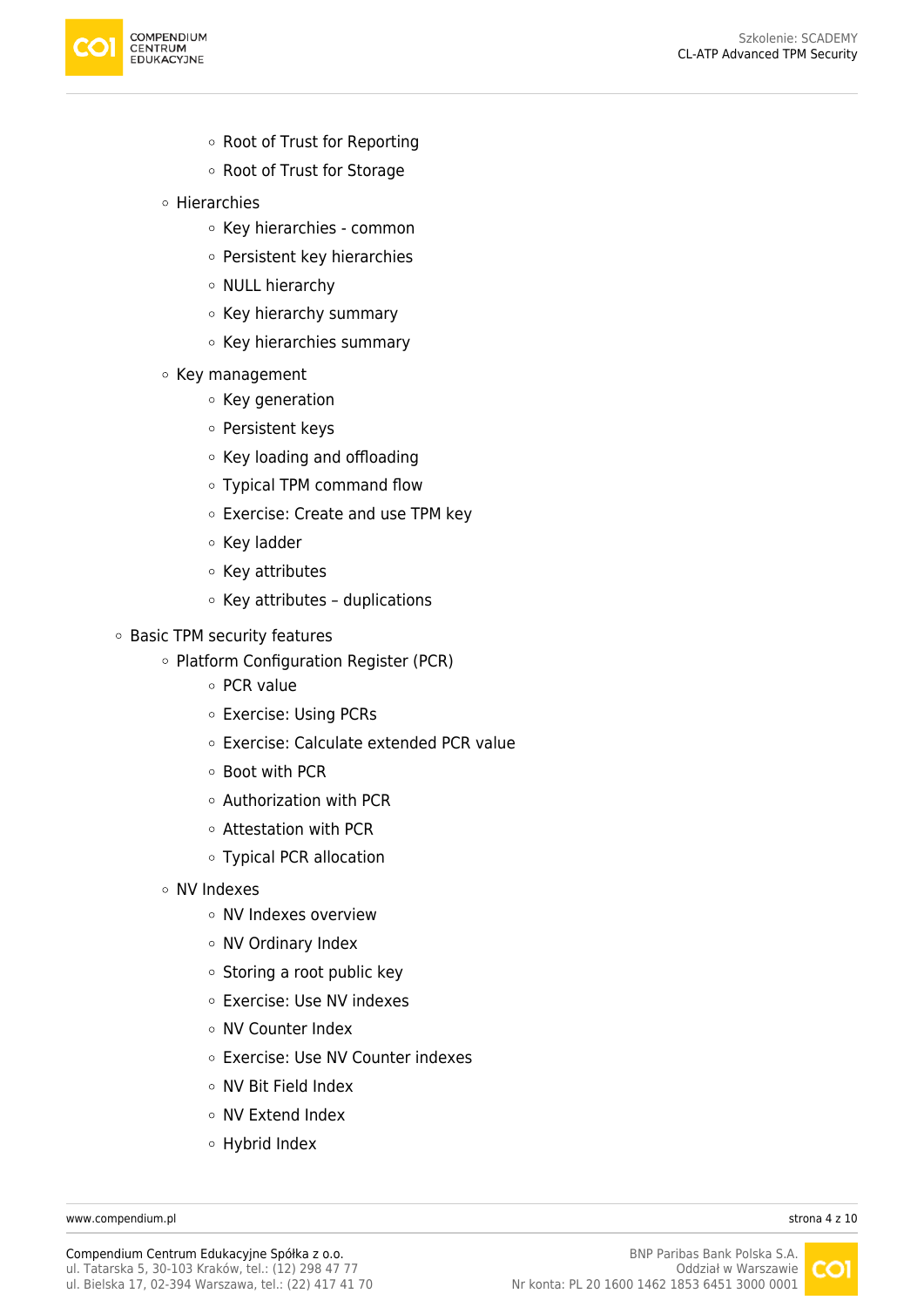

- TPM Genie
	- Case Study TPM Genie
	- Case Study TPM Genie results
	- Case Study TPM Genie mitigations
- TPM Sessions and Authorization
	- Session and authorization overview
	- $\circ$  Session variations and modifiers
	- Password authorization
	- Exercise: Use NV Counter with password authorization
	- HMAC session
	- Policy session (Extended Authorization)
	- $\circ$  Policy authorization lifecycle
	- Exercise: Use NV Counter with policy authorization
	- Session type summary
	- Authorizations and sessions
	- Context management
- Auditing TPM Commands
	- TPM audit
	- Audit TPM command with audit session
	- $\circ$  Exclusive audit
- Password management
	- Password management with TPM
- TPM based Cryptographic Operations
	- $\circ$  Symmetric encryption with TPM
		- Comparing the modes of operation
		- Symmetric-key encryption with TPM
		- Exercise TPM communication
- Asymmetric (public-key) cryptography
	- $\circ$  Rule of thumb possession of private key
	- RSA variations in TPM 2.0
	- Exercise: Using external RSA key with TPM
	- ECC variations in TPM 2.0
- Dynamic data protection
	- $\circ$  Integrity protection with HMAC
	- Exercise HMAC validation
	- Certification based verification

[www.compendium.pl](https://www.compendium.pl/) strona 5 z 10

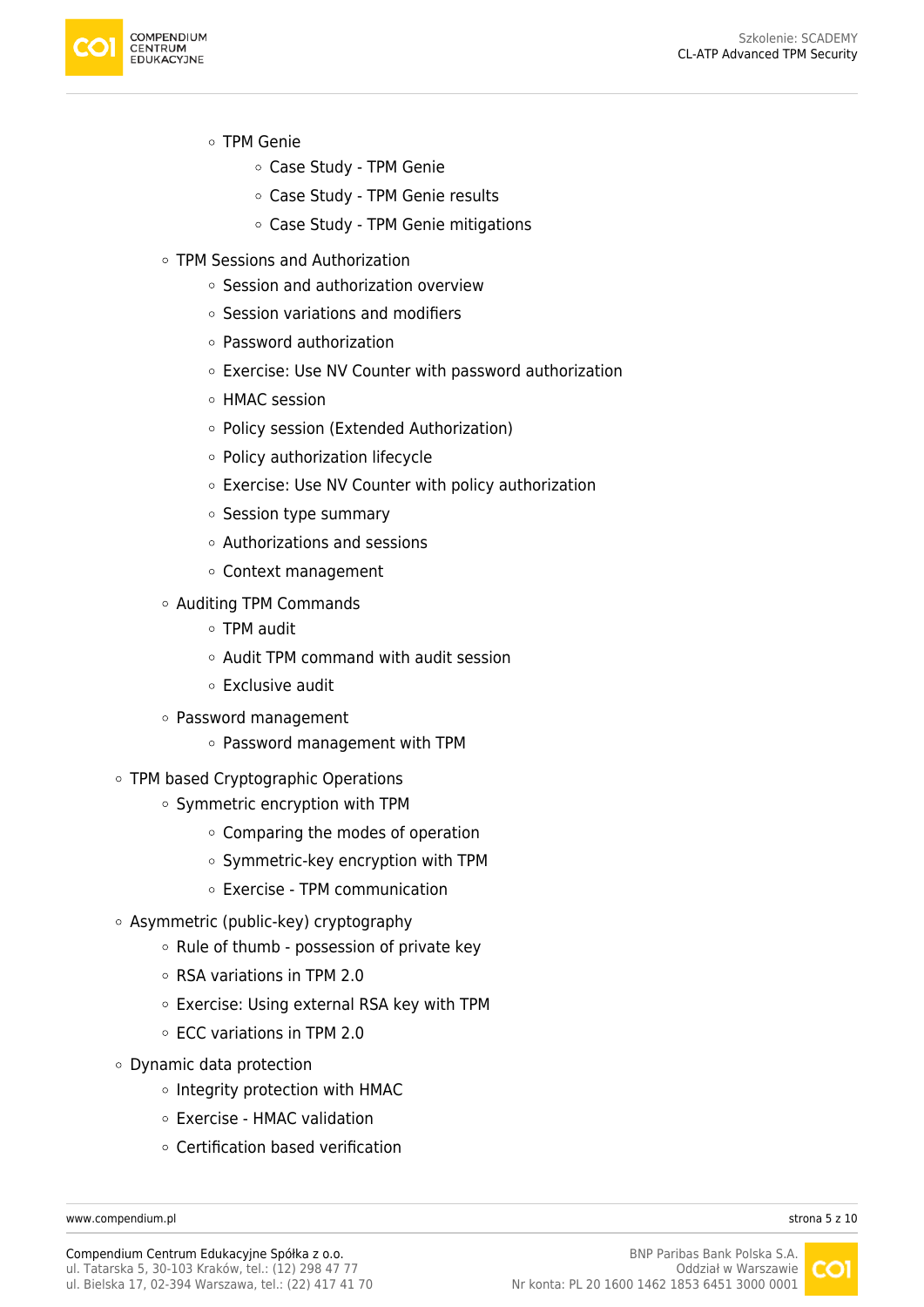

- $\circ$  Exercise: Certify that a key is generated by the TPM
- Exercise: Verify the generated signature
- Hands-on PKI with TPM
- Exercise OpenSSL
- PKI based device identification
	- Root of trust concept
	- Loading or generating root values
	- Endorsement key certificate
	- Designing, manufacturing and personalization processes
	- Different stakeholders, manufacturer, platform owner, application developer
	- Certification process
- Firmware Integrity Protection
	- o Software Integrity Concepts
	- Code Signing
	- Trust on first use
	- Extendible Hashing
		- Extendible hash during bootloading
	- Firmware update mechanisms
		- Firmware update introduction
		- Over-the-air updates
		- Firmware update challenges
	- Downgrade Attack
		- Anti-rollback protection
		- BYOvD Bring Your Own Vulnerable Driver
	- Security Counter
		- o Security counter requirements
	- Chain of trust verification
		- o Public Key Infrastructure (recap)
		- Certificate Authorities in Public Key Infrastructure
		- Certificate handling
		- Certificate provisioning
		- TPM key attestation
		- How does TPM key attestation work?
		- Endorsement hierarchy
		- Revocation
		- Timestamps

[www.compendium.pl](https://www.compendium.pl/) strona 6 z 10

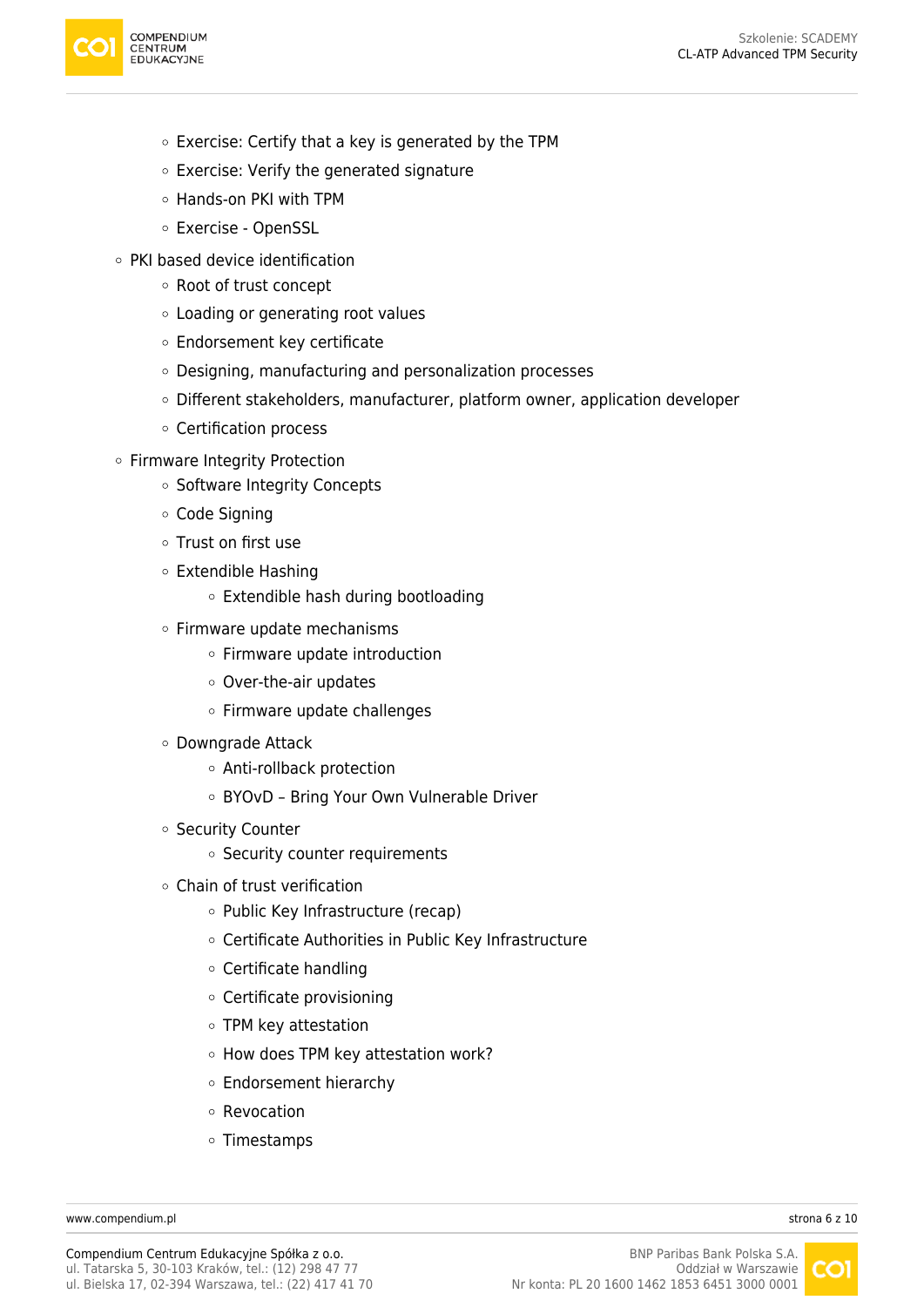

- TPM timekeeping
- Attacks against Timestamps
- Remote Attestation
	- Attestation definition
	- Main roles in attestation
	- $\circ$  Identity checking
	- Privacy considerations
	- Hypothetical example
	- Ways to resolve privacy issues
	- TPM attestation
		- o TPM attestation / Platform configuration registers
		- $\circ$  Platform configuration registers
		- $\circ$  Initial state of the PCR
		- Extending PCR indices
		- Golden or reference PCR
		- $\circ$  Calculating the golden PCR 1
		- $\circ$  Calculating the golden PCR 2
		- Requirements for remote attestation
		- Entities in the attestation process
		- o Service registration
		- $\circ$  Service request Platform Anonymous Identity Validation
		- o Service request Platform Software State Validation
		- o Service delivery
		- $\circ$  Remote attestation application
		- Remote attestation application diagram
		- Remote attestation
		- Exercise Remote attestation
		- $\circ$  Exercise Calculate pcrDigest value
	- o Secure bootloading process
		- The goal of secure bootloading
		- TPM and secure bootloading
		- Apple's iOS secure bootloading
			- Apple's Secure Bootloading process explioted
		- Typical secure bootloading process
			- Bootloading process
			- Description of the Bootloading process

[www.compendium.pl](https://www.compendium.pl/) strona 7 z 10

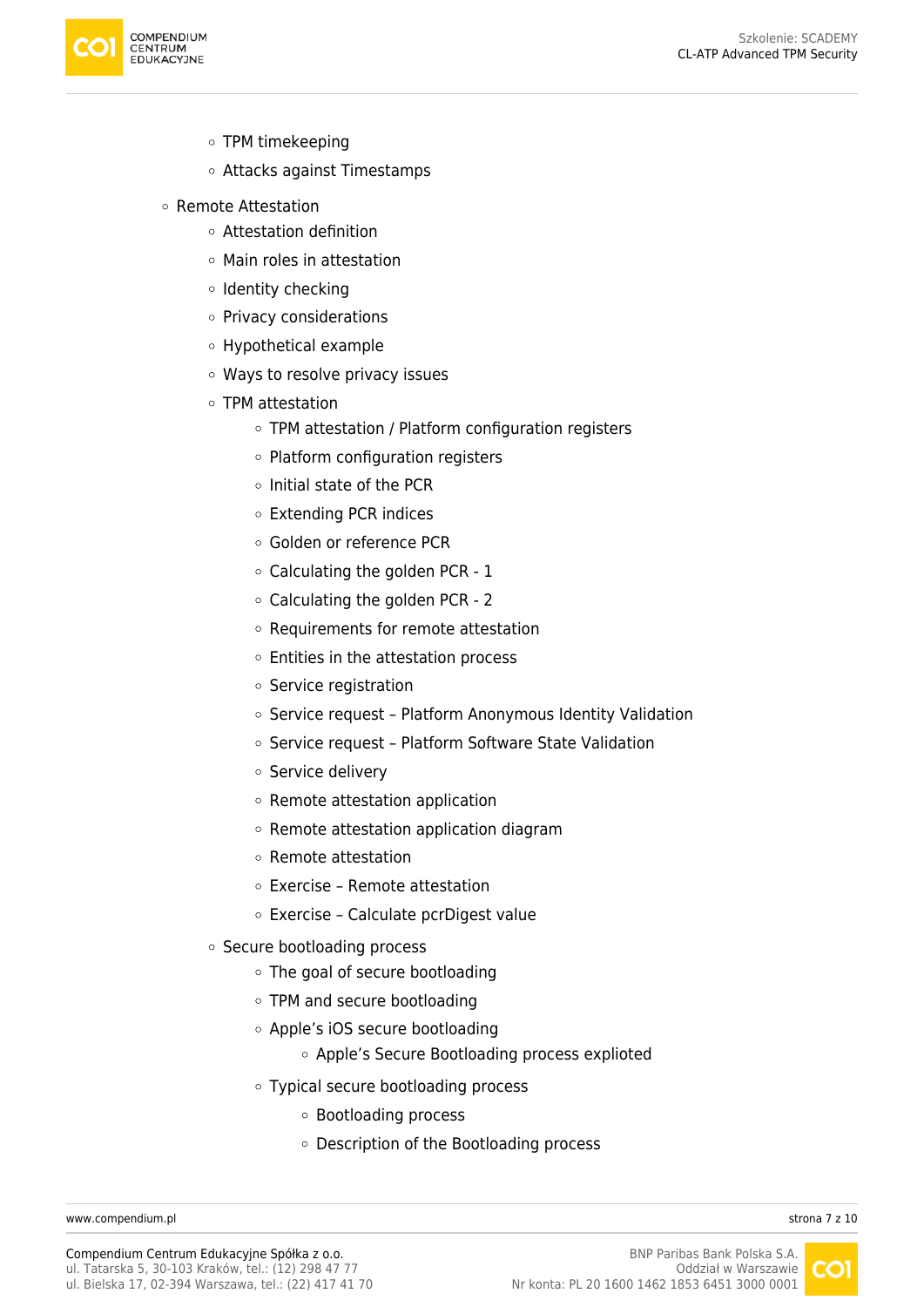

- Example bootloading process
	- o Sources of the parts of Bootloading process
	- Executing the example bootloading process
	- Exercise Start bootloading process
	- $\circ$  Exercise TPM provisioning
	- Exercise Start an application
	- $\circ$  Output of the bootloading process
	- ROM
		- Description of the ROM Public key integrity check
		- Description of the ROM Checking bootloader's signature
		- Description of the ROM Measure bootloader code
		- Description of the ROM Signature verification diagram
		- Altering the signed bootloader
		- Exercise Altering the signed bootloader
		- Bypassing protections in ROM
		- Exercise bypassing protection in ROM
		- Exercise bypassing protection in ROM (TOCTTOU)
	- Apple's macOS secure bootloading
		- macOS Secure Bootloading Process
	- Bootloader
		- Description of the Bootloader
	- Operating System
		- Description of the OS
		- Buffer overflow exploit
		- Exercise Buffer overflow
	- What do you use to get elevated privileges on Linux?
	- $\circ$  Imagine what would happen if they found a bug in sudo...
		- Case Study Sudo bug
		- Exploiting the Sudo bugCVE-2021-3156
		- Exercise Sudo bug
	- Firmware Update Application
		- $\circ$  Firmware update application
		- $\circ$  Firmware update application diagram
		- Firmware update
		- Exercise Firmware update
		- $\circ$  Exercise Downgrade protection

[www.compendium.pl](https://www.compendium.pl/) strona 8 z 10

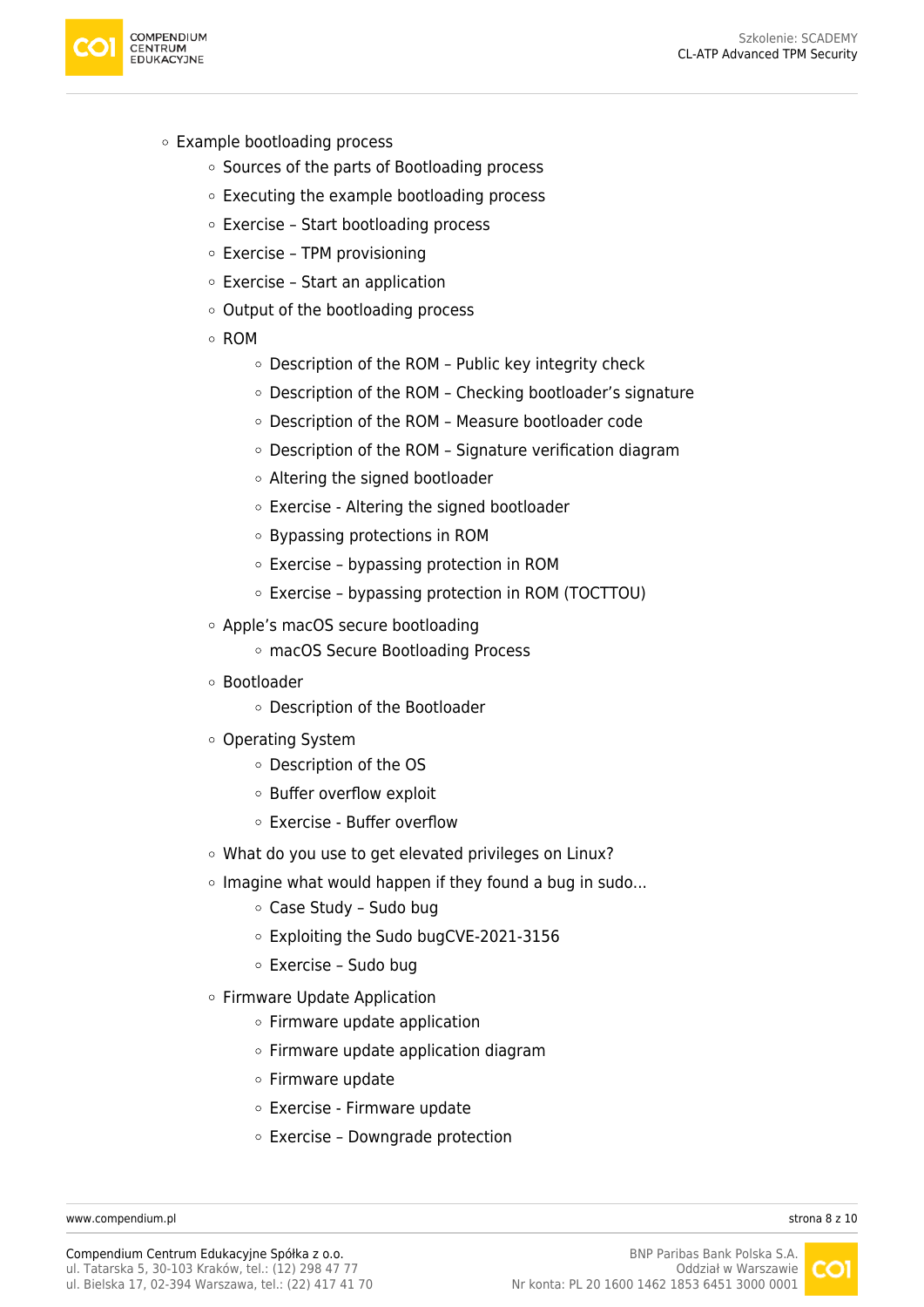

- Encrypt/Decrypt Applications
	- Encrypt application
	- Encrypt application diagram
	- Decrypt application
	- Encrypt/Decrypt with the TPM chip
	- $\circ$  Exercise Encrypt with TPM
	- $\circ$  Exercise Decrypt with TPM
- NV Indexes Application
	- NV Indexes application
	- NV Indexes application diagram
	- Using NVIndexes
	- Exercise Write and read NV-Indexes
- $\circ$  Principles of security and secure coding
	- Matt Bishop's principles of robust programming
	- The security principles of Saltzer and Schroeder
- Knowledge sources
	- TPM 2.0 Library specification
	- TPM 2.0 Library specification References
	- References
	- Recommended books TPM 2.0

## Wymagania:

General C/C++ development.

#### Poziom trudności

## Certyfikaty:

The participants will obtain certificates signed by SCADEMY (course completion).

#### Prowadzący:

Authorized SCADEMY Trainer.

[www.compendium.pl](https://www.compendium.pl/) strona 9 z 10